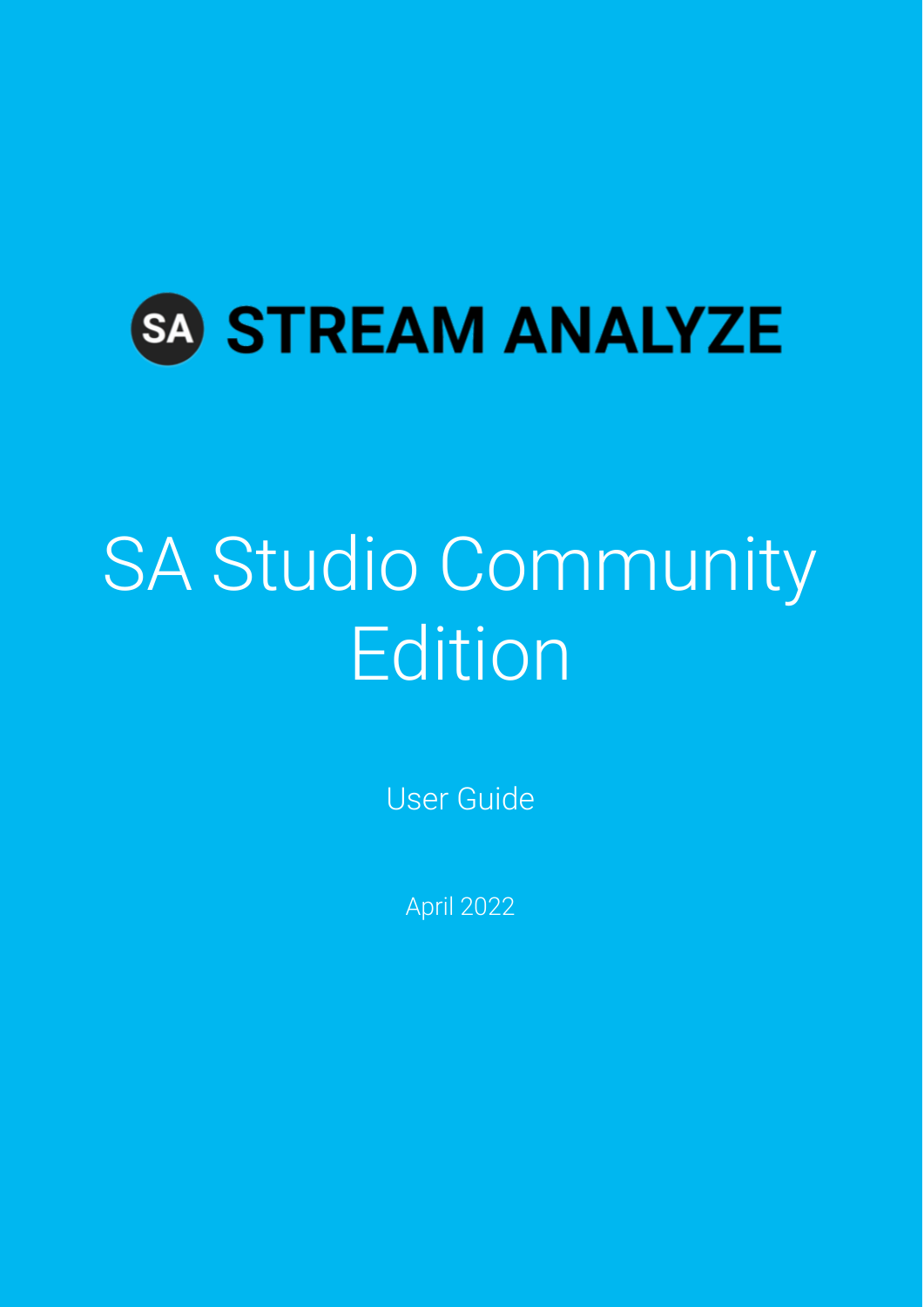## Contents

## **Version information SASCE v4.9.4** User Guide v1.0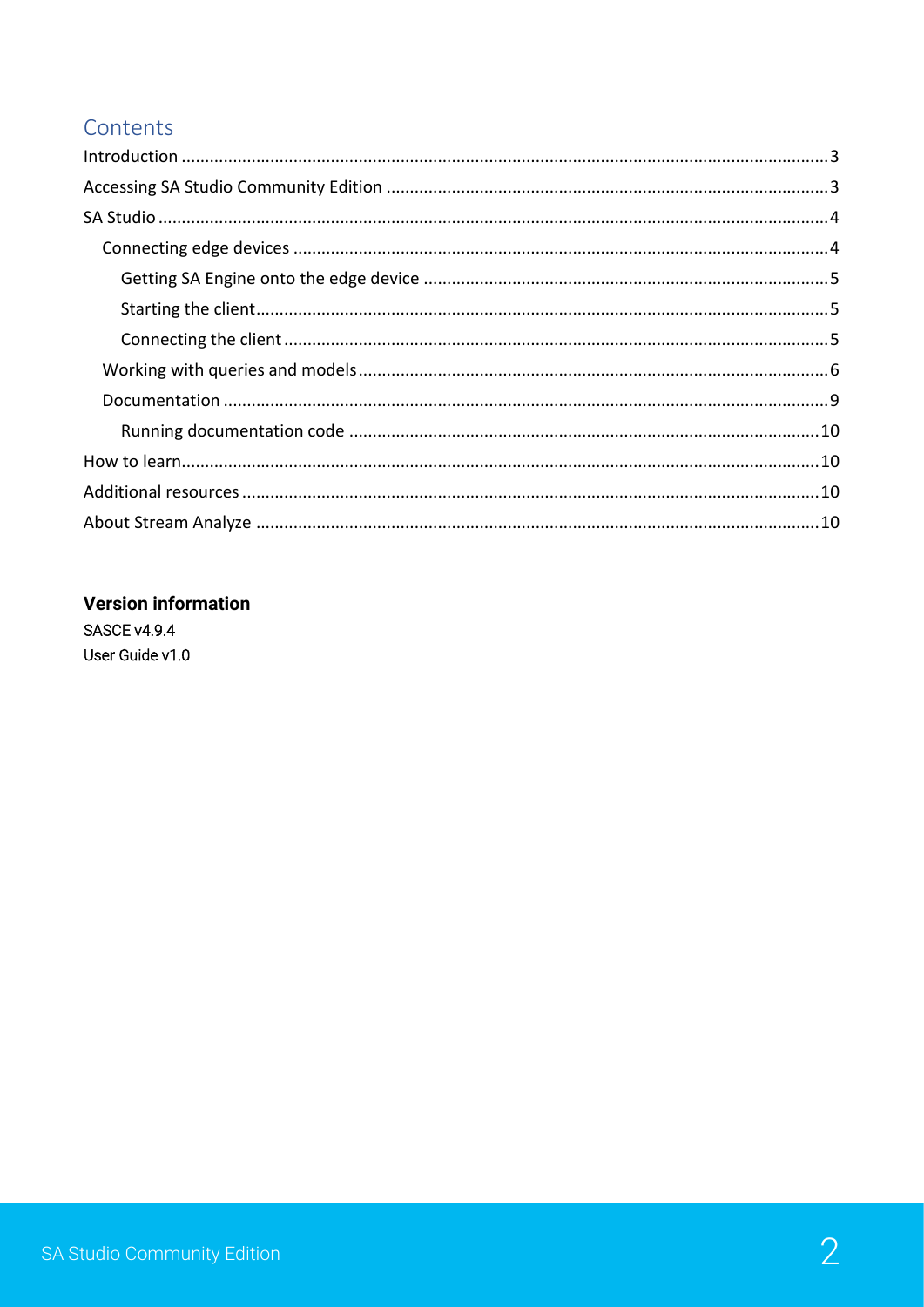## <span id="page-2-0"></span>Introduction

*SA Studio* is a streaming analytics and AI platform designed for edge devices from industrial PCs to micro processing units; and also microcontrollers for our enterprise customers. It is an end-to-end platform enabling efficient development, training, deployment, and orchestration of analytics, computational, and AI models. *SA Studio Community Edition* (SASCE) is free to use for non-commercial applications.

SA Studio Community Edition provides a convenient way of trying out analytics on edge devices. It is an online application that you access through a regular browser on your workstation. From SA Studio you can access and control any device that runs *SA Engine* (see [Figure 1](#page-2-2)).

SA Engine is a streaming analytics engine which operates on data streams and facilitate transformation of streams using computational and AI models (SA Studio also runs an instance of SA Engine). SA Engine can be installed on many different devices, such as microcontrollers, Raspberry Pis and PCs.



<span id="page-2-2"></span>*Figure 1. Users access SA Studio in the cloud and can control edge devices with SA Engine installed.*

SA Studio has a versatile IDE in which the user can develop computational models, read documentation, connect edges to servers, etc.

From SA Studio the user can also:

- Visualize data streams from edge devices.
- Deploy models to edge devices.
- Interactively update models on edge devices.

And all this while the edge devices are running. There is no need to turn off or restart an edge device between deployments or model updates.

For model development, deployment and orchestration SA Engine uses a powerful query language called OSQL (Object Stream Query Language). It provides an experience that best can be described as a combination of SQL and Matlab. Once you get familiar with the syntax and capabilities of the language, developing and deploying computational models is easy and low effort compared to more traditional languages such as Python and C.

SA Engine also supports a variety of third-party technologies such as MQTT and Kafka, for sending data as messages to external systems, and TensorFlow Lite for inference with artificial neural networks.

## <span id="page-2-1"></span>Accessing SA Studio Community Edition

You can access SA Studio Community Edition by going to [https://studio.streamanalyze.com/.](https://studio.streamanalyze.com/) You need to register a user account by providing your email address. Once you have signed up you can start SA Studio from the same page.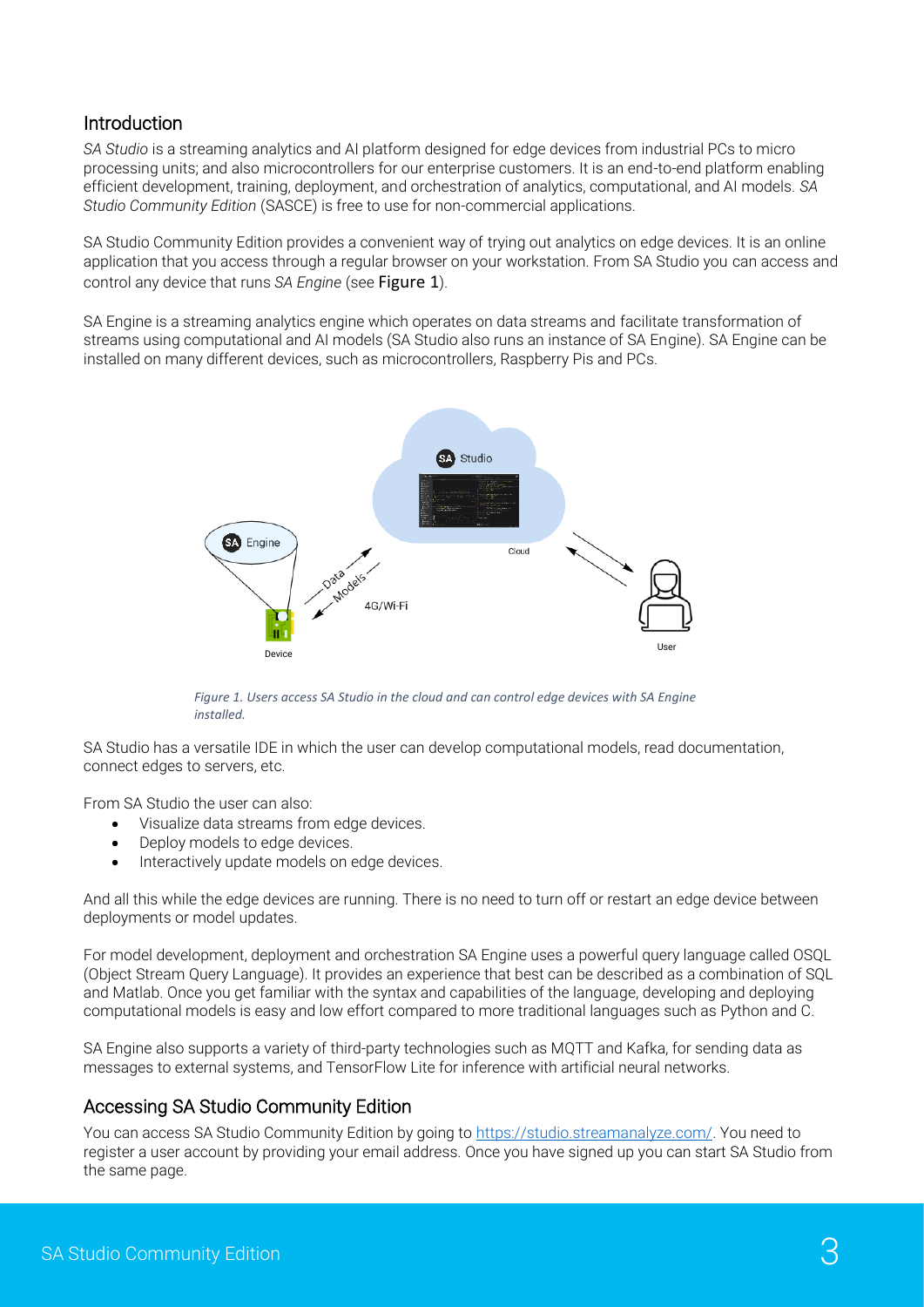## <span id="page-3-0"></span>SA Studio

When you launch SA Studio you end up at the landing page on the OSQL tab (see [Figure 2](#page-3-2)). It contains a short introduction video for the OSQL tab.



*Figure 2. The SA Studio landing page.*

#### <span id="page-3-2"></span><span id="page-3-1"></span>CONNECTING EDGE DEVICES

To be able to monitor sensor streams and deploy models to a device you first need to connect the device to the server. Connecting an edge device is generally comprised of three steps.

- 1. Download and install the SA Engine edge client on the device.
- 2. Start SA Engine on the device.
- 3. Execute a connect query on the device.

There are instructions for how to connect edges in SA Studio under "Get started" on the Devices tab (see Figure [3](#page-4-3)). There you can select the platform you want to connect, and you get step-by-step instructions on how to connect your device to the server.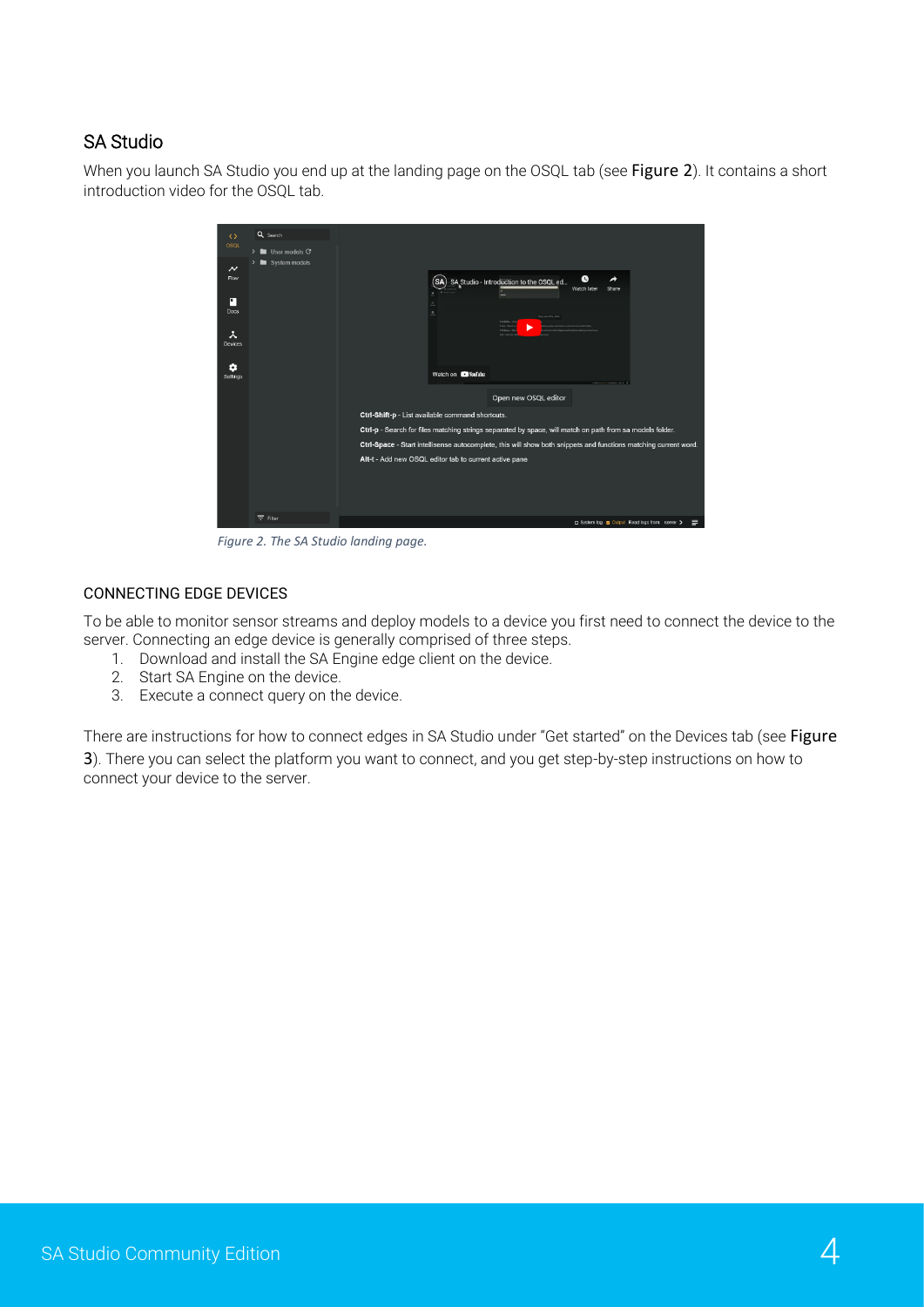

<span id="page-4-3"></span>*Figure 3. Instructions on how to connect a device is available for different platforms under "Get started" on the Devices tab.*

You can also get connection instructions for a specific platform by following one of the getting started guides found in the documentation on the Docs tab. We will talk more about the Docs tab below in the [Documentation](#page-8-0) section.

If you follow the instructions under "Get started" on the Devices tab or one of the getting started guides in the documentation, then you can skip the rest of this section and jump straight to Working with queries and [models](#page-5-0).

#### <span id="page-4-0"></span>Getting SA Engine onto the edge device

SA Engine edge clients are available for download on the download page [https://studio.streamanalyze.com/download.](https://studio.streamanalyze.com/download) You must be signed in to access the download page. There you can find clients for all supported platforms.

Some platforms have dedicated tabs on the download page with instructions on how to install the client for that specific platform. All other clients can be found on the "All" tab. Each client file has a copy button ( $\Box$ ) next to its name. Clicking the button will copy a curl command for downloading the file to the clipboard. This makes it convenient to download the file directly to the device by executing the curl command on the device.

#### <span id="page-4-1"></span>Starting the client

How the client is started differs between platforms. For Android it is enough to install the app, but on most other platforms you will have to run the sa.engine CLI command.

#### <span id="page-4-2"></span>Connecting the client

To connect the client to the server you must follow the instructions under "Connect edge" in the Devices tab of SA Studio (see [Figure 4](#page-5-1)). For Android this consists of scanning a QR code with the app, but on most other platforms you must run a connect\_using\_config\_blob query inside the SA Engine CLI.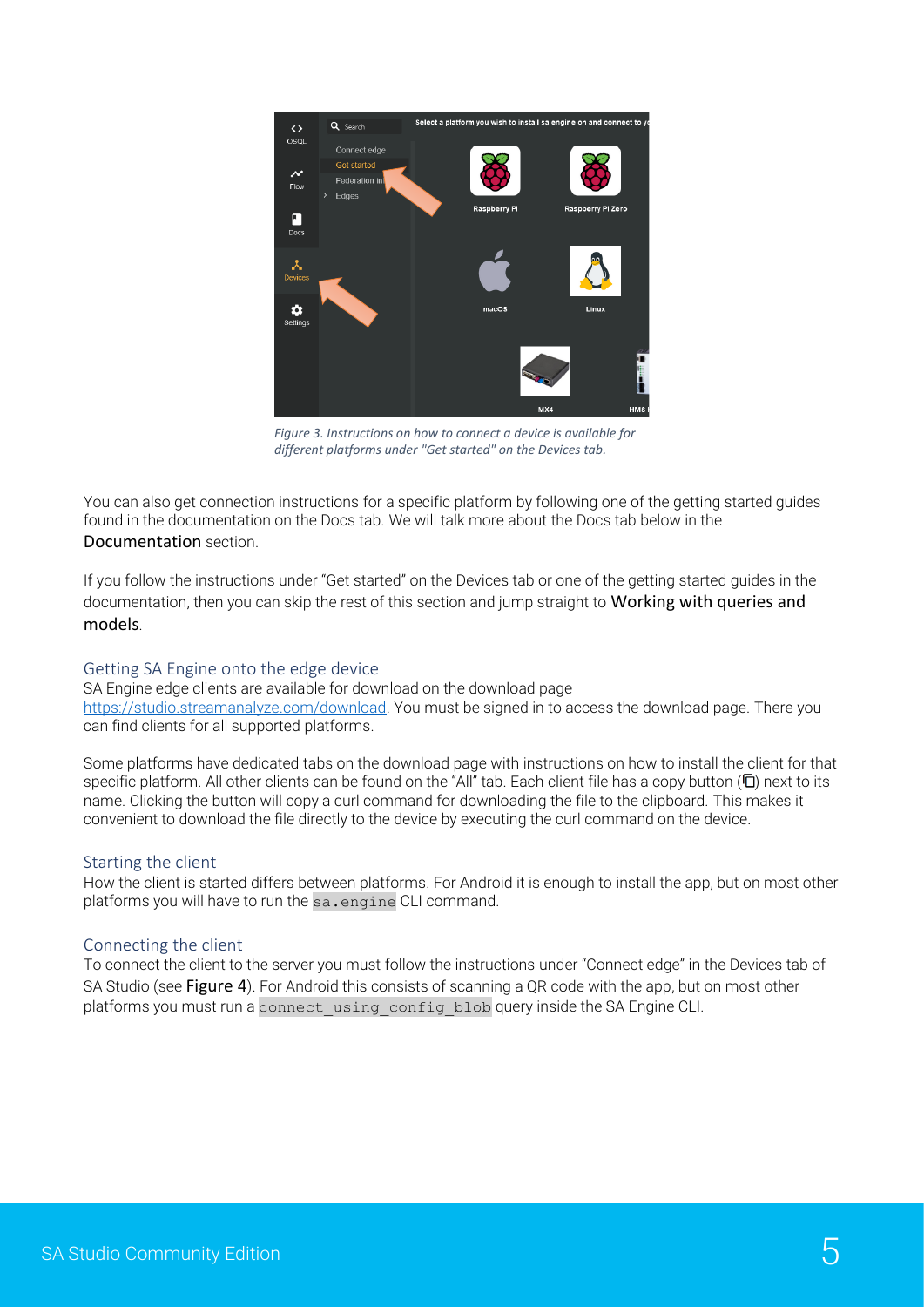<span id="page-5-1"></span>

*Figure 4. Edges are connected under "Connect edge" on the Devices tab.*

Once your edge device is connected to the server it will end up in the list of connected edges under "Edges" in the Devices tab.

#### <span id="page-5-0"></span>WORKING WITH QUERIES AND MODELS

You build models and interact with edges by running OSQL queries on the OSQL tab (see [Figure 5](#page-5-2)).



<span id="page-5-2"></span>*Figure 5. The OSQL tab with model index, query editor and output window.*

- 1: OSQL queries are written in OSQL query editor windows.
- 2: Each editor window has a tab showing which device the query is run on, the name of the OSQL file, and if
- there are any unsaved changes (\*).
- 3: The output of the query is shown in the output window.
- 4: The play button runs all queries in the query window.
- 5: The output window button toggles visibility of the output window.
- 6: The device selector specifies which device the query runs on.
- 7: The output selector determines how the output is visualized.
- 8: The model index lists all system and user models.

Queries are written in query editor windows (1). You can open multiple windows and navigate between them by using the window tabs (2). Each editor window can be saved as an OSQL file by using the save file icon in the top right corner. Saved files will end up as separate entries in the model index (8).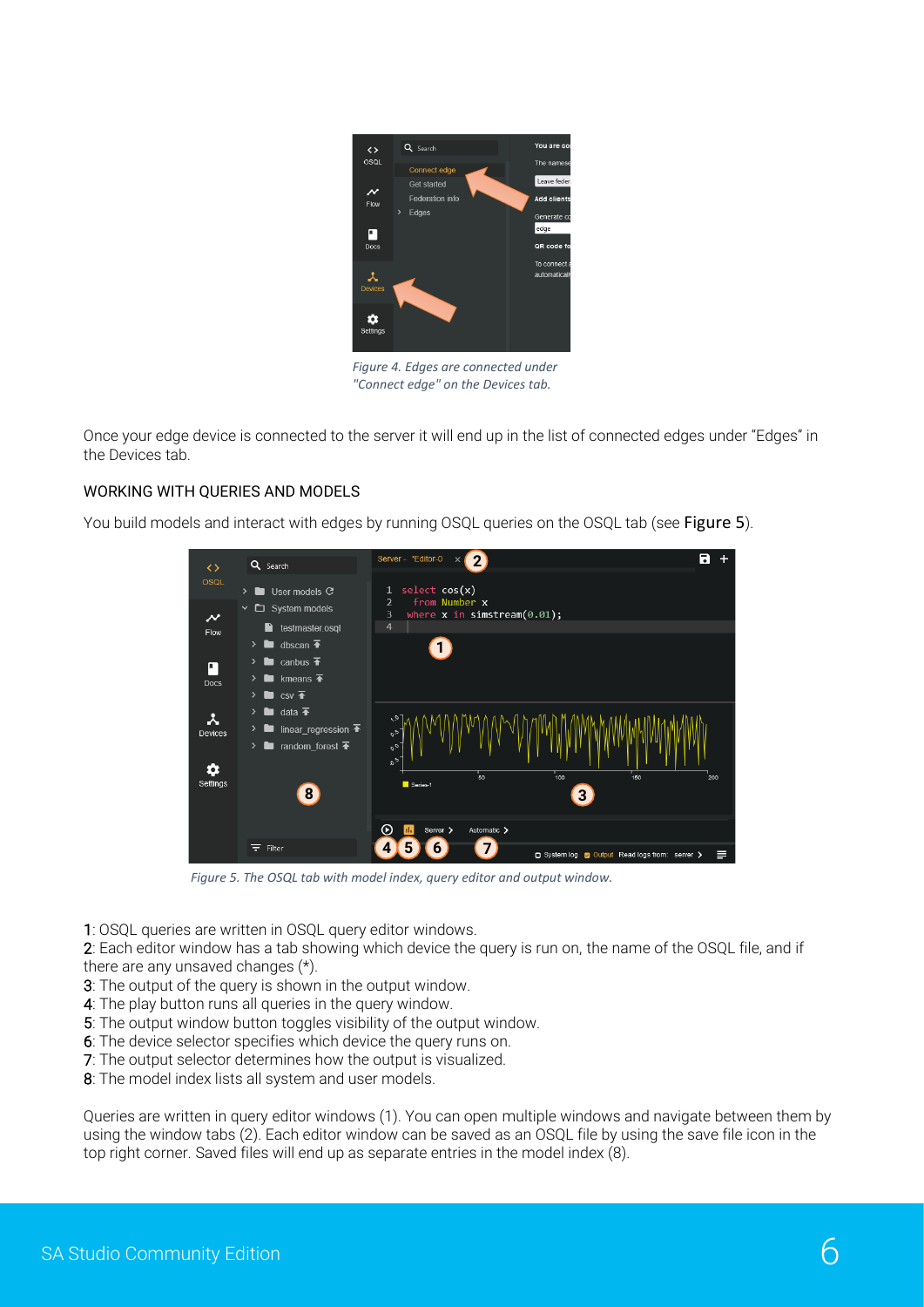To run all queries in an editor window you press the play button (4). If you only want to run a specific query and not all queries in a window you can put the cursor on a query and press F2. Or you can select the query and press Ctrl+Return.

**Important:** When pressing the play button (4) you run ALL queries in the active editor window. If there are many and/or complex queries, this can put a considerable load on the device and result in SA Studio feeling unresponsive. In situations like this it is best to wait until all queries are done before continuing to operate SA Studio. When working with large code buffers it is recommended practice to do one of the following:

- 1. Distribute the code across multiple buffers. For example, put all queries for system setup in one buffer and queries that require repeated evaluation in a separate buffer.
- 2. Run the queries one at a time (using F2 or selecting a query and pressing Ctrl-Return).
- 3. Save the buffer as a master.osql file in a new model and deploy the model to run the file.

Running a query generally generates some output in the output window (3). Whenever you stop a continuous query the output window closes. You can press the output window button (5) to toggle the visibility of the output window.

To select which device you want to run the query on, you pick a device from the device list (6) (see [Figure 6](#page-6-0)). To run queries on the server you select "Server", and to run queries on your edge device you select the name you gave it when you connected it to the server. "Local" should only be used in SA Studio Desktop, which is run locally on workstations, and is not part of SA Studio Community Edition.

<span id="page-6-0"></span>

*Figure 6. Device selector.*

You select the output format the same way by picking a format from the list of output types (7) (see [Figure 7](#page-7-0)).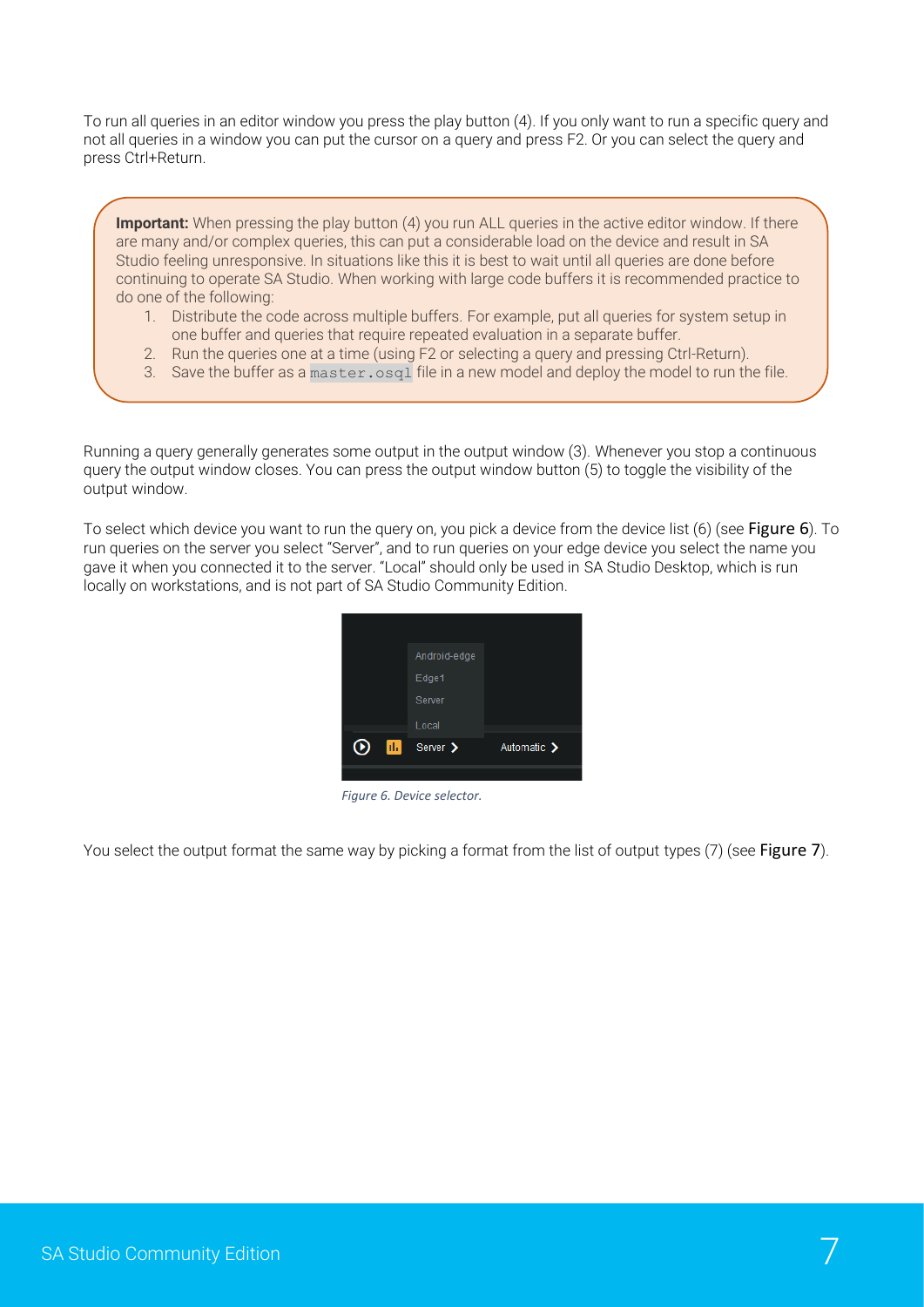

*Figure 7. Output type selector.*

The OSQL tab also has a model index (8) which works like a file tree. The model index contains system models - - such as k-means, DBSCAN, and CAN bus -- and user models that you either create yourself or import from file.

New models can be created by right-clicking "User models" and selecting "Create new model" (see [Figure 8](#page-7-1)). This will add a new folder to the model index under "user models" with a master.osql file and an autogenerated documentation file docs.md. In the master.osql file is where you write your model code.

<span id="page-7-1"></span><span id="page-7-0"></span>

*Figure 8. Create a new model.*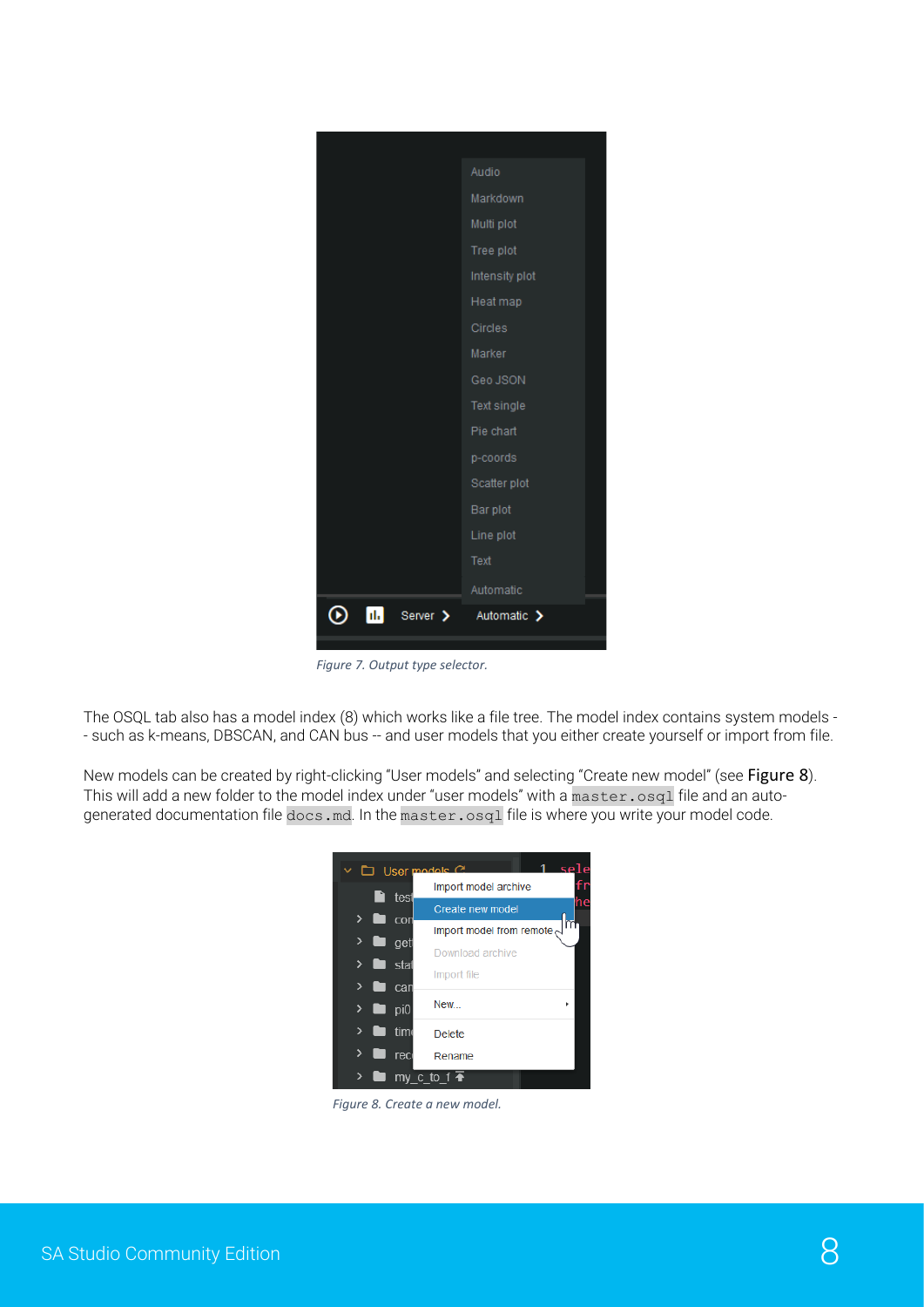Models can be deployed on any device by using the "deploy" button (up arrow) next to the model's name. This will load and run master.osql on the device. It will also load any documentation provided with the model onto the device.

**Note:** All documentation guides loaded from external sources are models and will end up in the model index.

#### <span id="page-8-0"></span>DOCUMENTATION

SA Studio comes with extensive documentation consisting of various tutorials, guides and reference documentation. One significant feature is that much of the documentation is interactive and many examples can be executed directly inside the code blocks.

The documentation is located on the Docs tab and is divided into four pages: Docs, Topics, Loaded models, and Available Online (SA Official) (see [Figure 9](#page-8-1)).



*Figure 9. Documentation inside SA Studio.*

<span id="page-8-1"></span>**Docs** contains of a Tutorial section, with several interactive tutorials that cover the system and OSQL, a Visualization section, that explains how to use the different type of visualizations in SA Studio, an OSQL reference guide, and various other concepts.

**Topics** lists all the function signatures with doc strings categorized by topic.

**Loaded models** contains documentation for all loaded models. A model can be loaded either from the model file tree on the OSQL tab or from the Available online page on the Docs tab.

**Available online (SA Official)** is a collection of installable guides (and tutorials) for various concepts. When you select a guide on this page, it will be loaded onto the "Loaded models" page (all guides are in fact models). Many guides are useful for beginners, such as the getting started guides or working with recorded data, while other guides cover more niche subjects, such as the serial communications guide (Sensor data over RS232) or the CAN bus guide.

**Note:** The documentation is also available online at [https://docs.streamanalyze.com.](https://docs.streamanalyze.com/) But it is recommended to read the documentation in SA Studio to take advantage of the interactive examples.